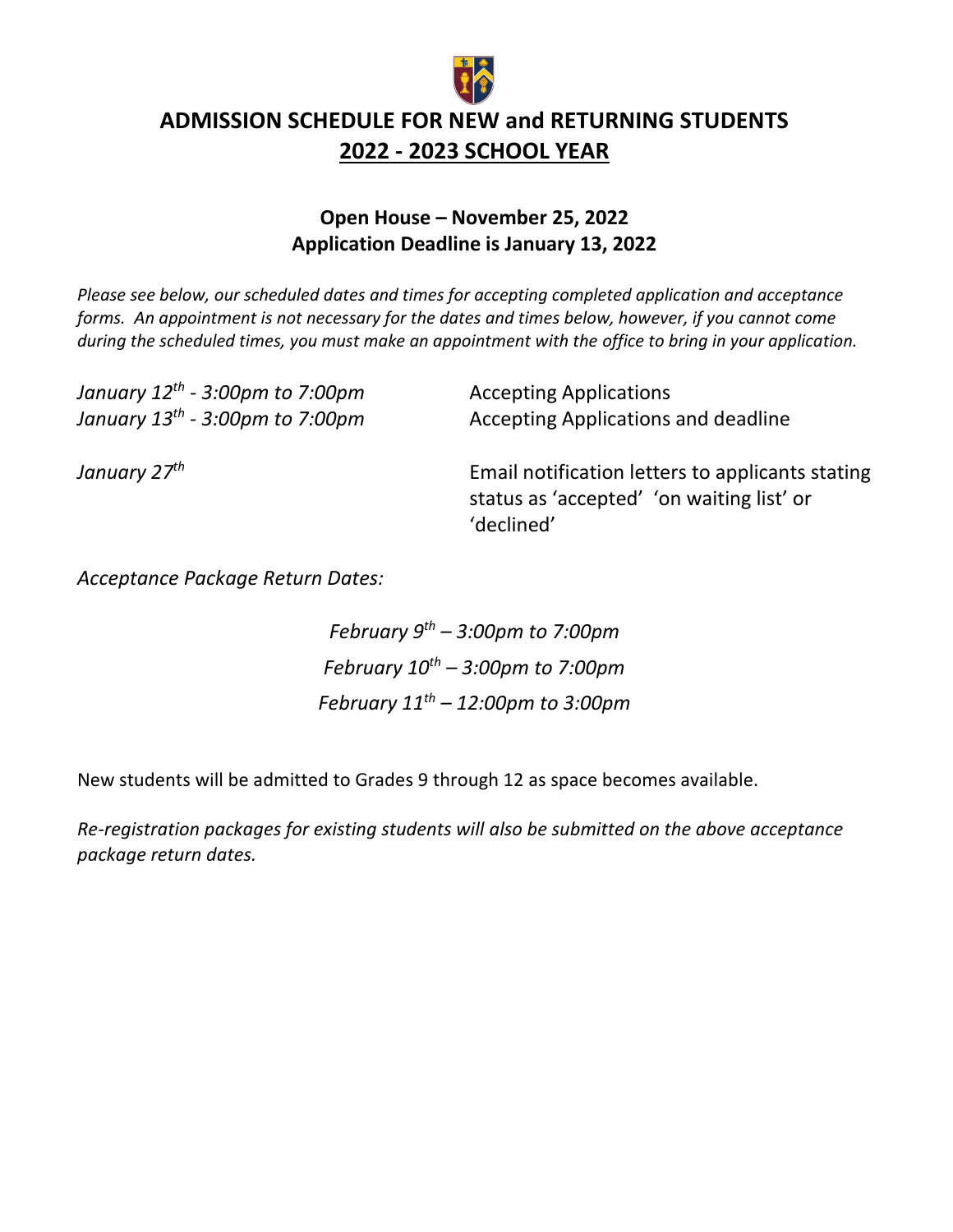## **NEW STUDENT APPLICATION CHECKLIST 2022-2023**

#### **This package includes:** Phone: (604) 942-7465 Fax: (604) 942-5289 [www.acrss.org](http://www.acrss.org/)

- $\checkmark$  Application Procedures
- $\checkmark$  Summary of Tuition and Fees
- $\checkmark$  Policy and Procedures for Overdue **Accounts**
- ✓ Attendance Procedures
- ✓ Procedure for Electronic Devices Use
- ✓ Bring Your Own Device Policy
- $\checkmark$  Academic Honesty Policy
- ✓ Uniform Policy
- $\checkmark$  Parent Participation Program Information
- $\checkmark$  New Student Application Package

*The following documents must be completed and submitted together to the school office on the following dates and times: January 12th and 13,th from 3:00pm to 7:00pm. The deadline is January 13th. Please make an appointment if you cannot make those times.*

- $\Box$  FORM New Student Application
- $\Box$  FORM Student Personal Writing
- □ FORM Family Statement of Commitment
- $\Box$  FORM Computer, Internet and Technology Acceptable Use Policy
- □ FORM Personal Information Protection Act
- □ FORM Acknowledgement of School Policies
- FORM Academic Support Form (*for students that are currently receiving academic support*)
- $\Box$  FORM Status of Parent/Guardian Admission to Canada and Residency-Form A
- FORM Pastor's Authorization Form (*please contact your parish to set up an appointment to ensure you are categorized by the application deadline)*
- $\Box$  Report Cards Grade 7 or most recent report card for those applying to Grade 8
- Report Cards the subsequent years from students applying for grades 9 and above (*for example if you are applying for grade 9, provide the most current grade 8 report card*)
- $\Box$  Copy of Student's Birth Certificate is mandatory. If born outside of Canada, a Birth Certificate and Canadian Citizenship card or Landed immigrant documents are required.
- $\Box$  Copy of Parent/Guardian's birth certificate if born in Canada, or if Parent/Guardian is born outside of Canada, a copy of the Canadian Citizenship card or Landed immigrant documents.
- $\Box$  Copy of Parent/Guardian's Driver's License, or recent copy of utility bill, property tax assessment, etc.
- Baptismal Certificate *(if Catholic)*
- Copy of Custodial Agreement or Court Order (*if applicable*)
- **\$50 Non-Refundable Application Fee – dated immediately, cheque payable to "ACRSS"**

## **FULL-TIME ENROLLMENT POLICY**

Archbishop Carney Regional Secondary School registers and enrolls full-time students exclusively, and requires them to maintain their full-time status while at the school.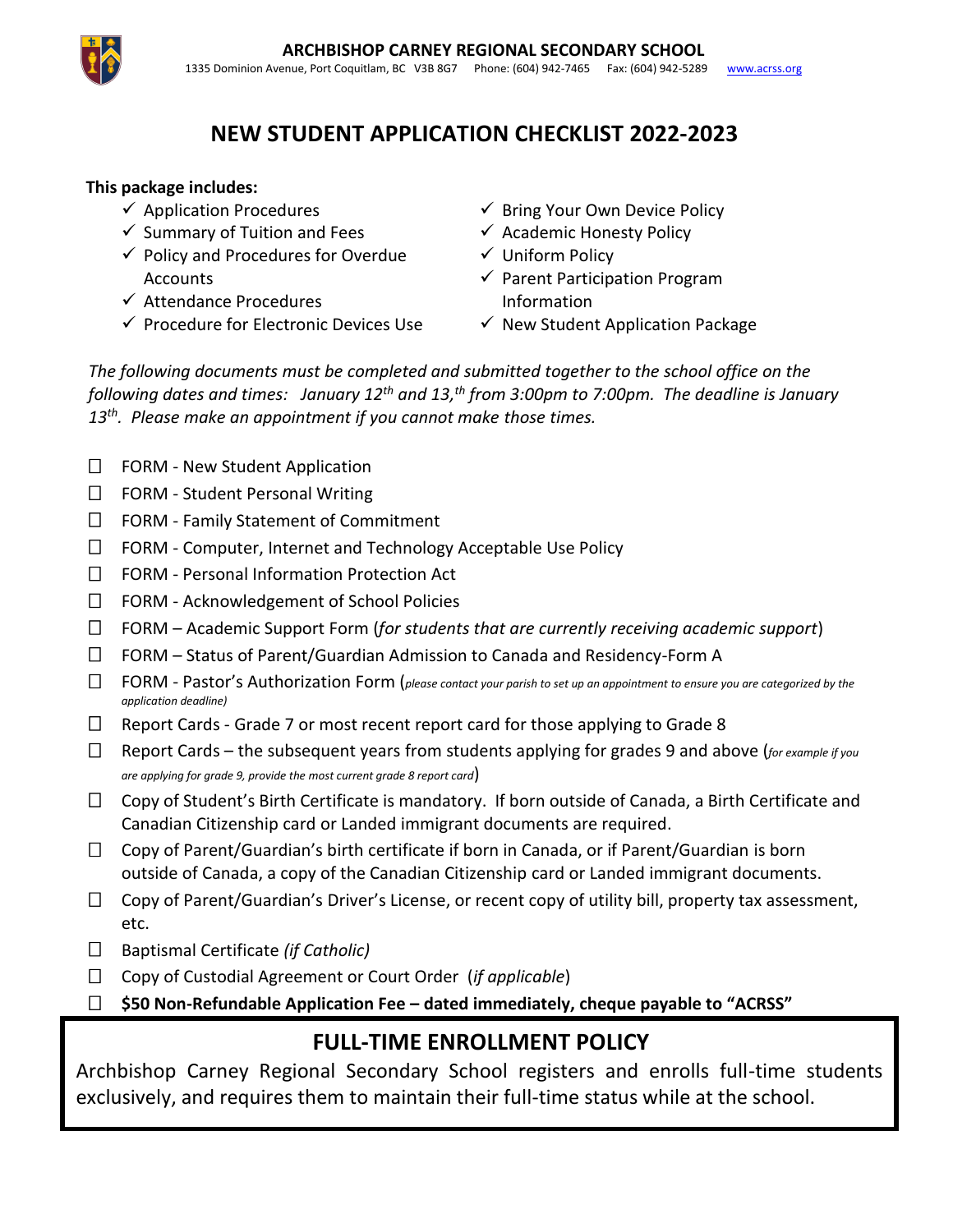

1335 Dominion Avenue, Port Coquitlam, BC V3B 8G7 Phone: (604) 942-7465 Fax: (604) 942-5289 [www.acrss.org](http://www.acrss.org/)

## **APPLICATION PROCEDURES**

To apply to Archbishop Carney Regional Secondary you must return the completed application forms and a \$50 application fee cheque dated immediately, to our school office by the deadline specified on the application application checklist. Please make cheques payable to: **Archbisho[p Carney Reg](http://www.acrss.org/)ional Secondary School or ACRSS**. All grade 8 applicants will be informed on January  $27<sup>th</sup>$ , 2022 as to whether they have been accepted, placed on the waiting list or declined.  $\frac{1}{2}$ 

#### **ADMISSION PRIORITY**

The purpose of Archbishop Carney Regional Secondary School, being a school of the Catholic Independent Schools of the Vancouver Archdiocese (CISVA), is to provide Catholic education while fully meeting requirements of the Provincial secondary school curriculum for the students of our regional parishes:

| All Saints (Coquitlam)                      | St. Clare of Assisi (Coquitlam) |
|---------------------------------------------|---------------------------------|
| Our Lady of Fatima (Coquitlam)              | St. Joseph's (Port Moody)       |
| Our Lady of Lourdes (Coquitlam)             | St. Luke's (Maple Ridge)        |
| Our Lady of the Assumption (Port Coquitlam) | St. Patrick's (Maple Ridge)     |

In accordance with CISVA Policy, students will be admitted to this school according to the following priorities to the maximum enrollment for each grade as determined by the Education Committee and the pastors. The pastors of the regional parishes will determine how many students will be admitted from each parish and which students will be admitted if there are more applicants than spaces available.

#### **Priority 1**:

Students currently enrolled who have met the application requirements and are working in the spirit of our school philosophy and purpose.

#### **Priority 2:**

The siblings of Catholic students of practicing Catholic families who belong to one of our eight regional parishes and;

- a) are supportive of the parish as determined by the pastor;
- b) are supportive of Catholic education through the parish school or P.R.E.P. program; and
- c) have completed the Pastor's Authorization Form.

#### **Priority 3:**

Catholic students of practicing Catholic families from the regional parishes who do not presently have siblings here and fulfill the conditions stated in Priority 2.

#### *The following priorities will be used to admit students if the needs of the regional parishes have been met and there are additional spots available.*

#### **Priority 4:**

Siblings of Catholic students presently enrolled who currently belong to a non-regional parish. A Pastor's Authorization Form is required.

#### **Priority 5:**

Catholic students of practicing Catholic families who belong to a non-regional parish. A Pastor's Authorization Form is required.

#### **Priority 6:**

Students who are not included in the previously stated categories.

*All school fees and other monies due for the upcoming school year must be paid according to the schedule outlined in the Application Package.*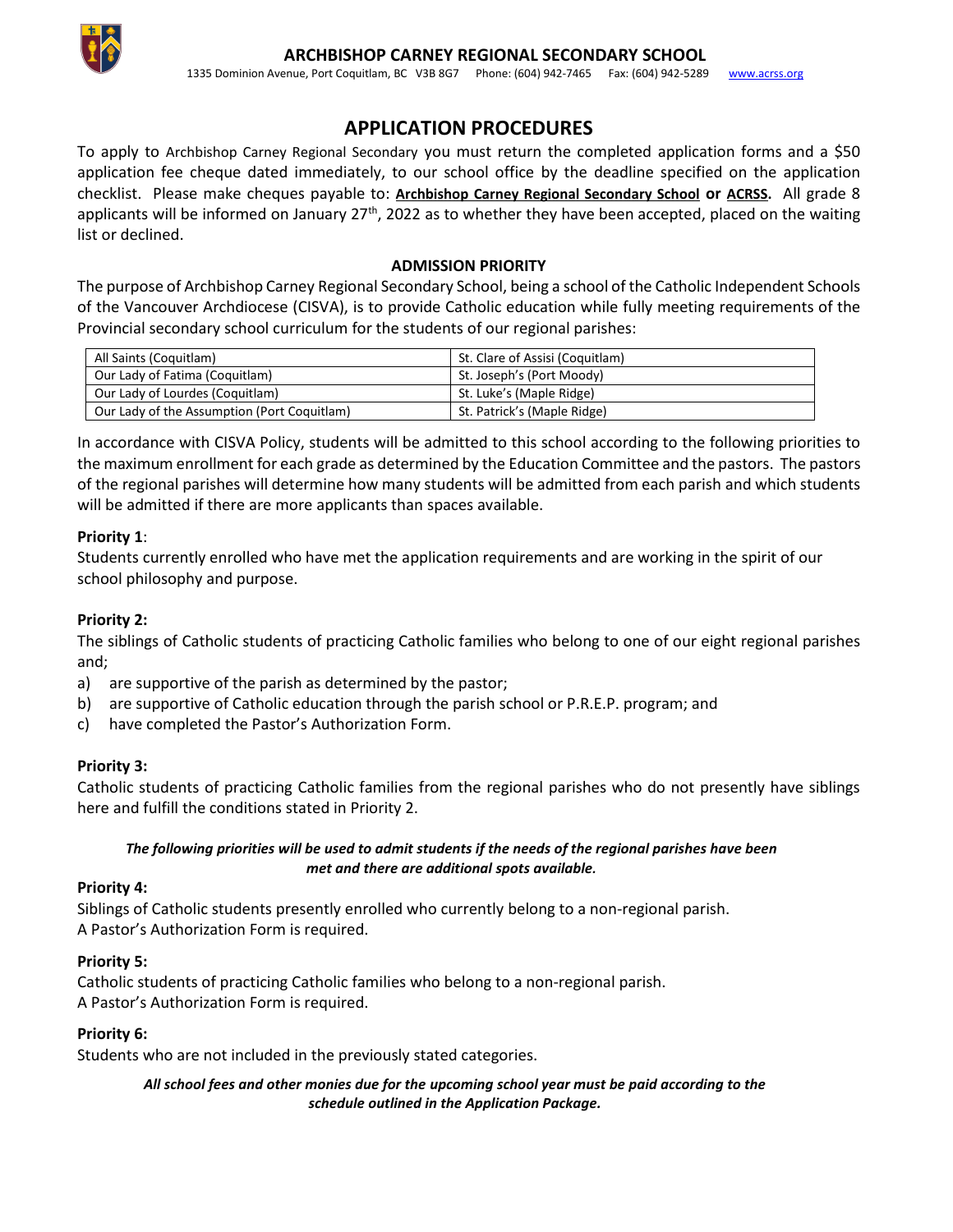

#### **ARCHBISHOP CARNEY REGIONAL SECONDARY SCHOOL**

1335 Dominion Avenue, Port Coquitlam, BC V3B 8G7 Phone: (604) 942-7465 Fax: (604) 942-5289 [www.acrss.org](http://www.acrss.org/)

## **Tuition Rates**

Tuition fees are based on your Tuition Category, which is determined by your Pastor's authorization. Tuition fees are due on the 1<sup>st</sup> or 20<sup>th</sup> of each month starting in August of the current year and ending in May of the following year. Tuition fee payments are made by pre-authorized debit. Alternatively, a single Lump Sum Tuition cheque, dated August 1<sup>st</sup>, may be submitted instead of monthly debits.

#### **The table below summarizes the school monthly tuition fee schedule for the 2022-2023 school year, per child.**

| 2022-2023<br><b>Monthly Tuition Fees</b> | Category 1<br>(Active Parishioner)                                                                        | Category 2                                                                                                                                                                                              | Category 3<br>(Non-Catholic)                    |
|------------------------------------------|-----------------------------------------------------------------------------------------------------------|---------------------------------------------------------------------------------------------------------------------------------------------------------------------------------------------------------|-------------------------------------------------|
| Definition of Category                   | regional<br>Active member of<br>a i<br>Catholic parish and authorized by<br>pastor to attend this school. | Families from a non-regional<br>Catholic parish and authorized by<br>the pastor to attend this school or<br>families from a regional parish<br>that does not fulfill the<br>requirements for Category 1 | Not an active member of any<br>Catholic parish. |
| 1st child                                | \$410                                                                                                     | \$510                                                                                                                                                                                                   | \$745                                           |
| $2nd$ child                              | \$385                                                                                                     | \$510                                                                                                                                                                                                   | \$745                                           |
| 3rd or more child                        | \$0                                                                                                       | \$0                                                                                                                                                                                                     | \$745                                           |

#### *Regional Parish Subsidy to the School*

All parishes that are served by Archbishop Carney Regional Secondary School must contribute financially to support the school's operational costs. The total parish subsidy paid to the school will be based upon the number of **students authorized in Category 1**.

**Registration and Miscellaneous Fees***:* **All fees are non-refundable.**

- **\$50 APPLICATION FEE : PER CHILD, dated immediately.**
- **\$315 GENERAL STUDENT FEE: PER CHILD, dated June 1, 2022**

Covers the cost of equipment use, computer maintenance and site licences, yearbook, combination-lock rental, student parliament fee, emergency supplies, course fees, etc.

- **PARENT PARTICIPATION: If you are participating you must provide two cheques per family one dated April 1, 2023 for \$500.00, one dated June 1, 2023 for \$500. If you are not participating, please provide one cheque for \$1000.00 dated, July 1, 2022.** Please refer to the Parent Participation information included with this package.
- **\$15 LINK PROGRAM FEE: Grade 8 students ONLY, dated June 1, 2022** Covers the cost of the Link Program assisting Grade 8 students with their transition to high school.

#### **GRADUATION AND RETREAT FEES (\$205) are payable with ONE CHEQUE dated June 1, 2022**

- **\$95 GRADUATION FEE: Grade 12 students only.**  Covers the cost of the commencement ceremony, graduation breakfast and Mass, and related expenses.
- **\$110 GR 12 RETREAT FEE: Grade 12 students only.** Covers the cost of the Grade 12 retreat.

\_\_\_\_\_\_\_\_\_\_\_\_\_\_\_\_\_\_\_\_\_\_\_\_\_\_\_\_\_\_\_\_\_\_\_\_\_\_\_\_\_\_\_\_\_\_\_\_\_\_\_\_\_\_\_\_\_\_\_\_\_\_\_\_\_\_\_\_\_\_\_\_\_\_\_\_\_\_\_\_\_\_\_\_\_\_\_\_\_\_\_\_\_\_\_\_\_\_\_\_\_\_\_\_\_\_\_\_\_\_\_\_\_\_\_\_\_\_\_\_\_\_\_\_\_\_\_\_\_\_\_\_\_\_\_\_\_\_\_\_\_\_\_\_\_\_\_\_\_\_\_\_\_\_\_\_\_\_\_\_\_\_\_\_\_\_\_\_\_\_\_\_\_\_\_\_\_\_\_

#### *Additional Costs*

**SCHOOL UNIFORM:** Purchased through NEAT school uniform shop.

**TEAM SPORTS FEE (ATHLETICS FEE):** Invoiced to all students participating in a team sport: **\$80 for the first sport; an additional \$40 fee for the second and \$0 for any additional sports.** This covers the cost of individual and team league registration, referees and tournament fees. Additional costs may be incurred if individual teams are involved in out-oftown trips or to purchase team apparel.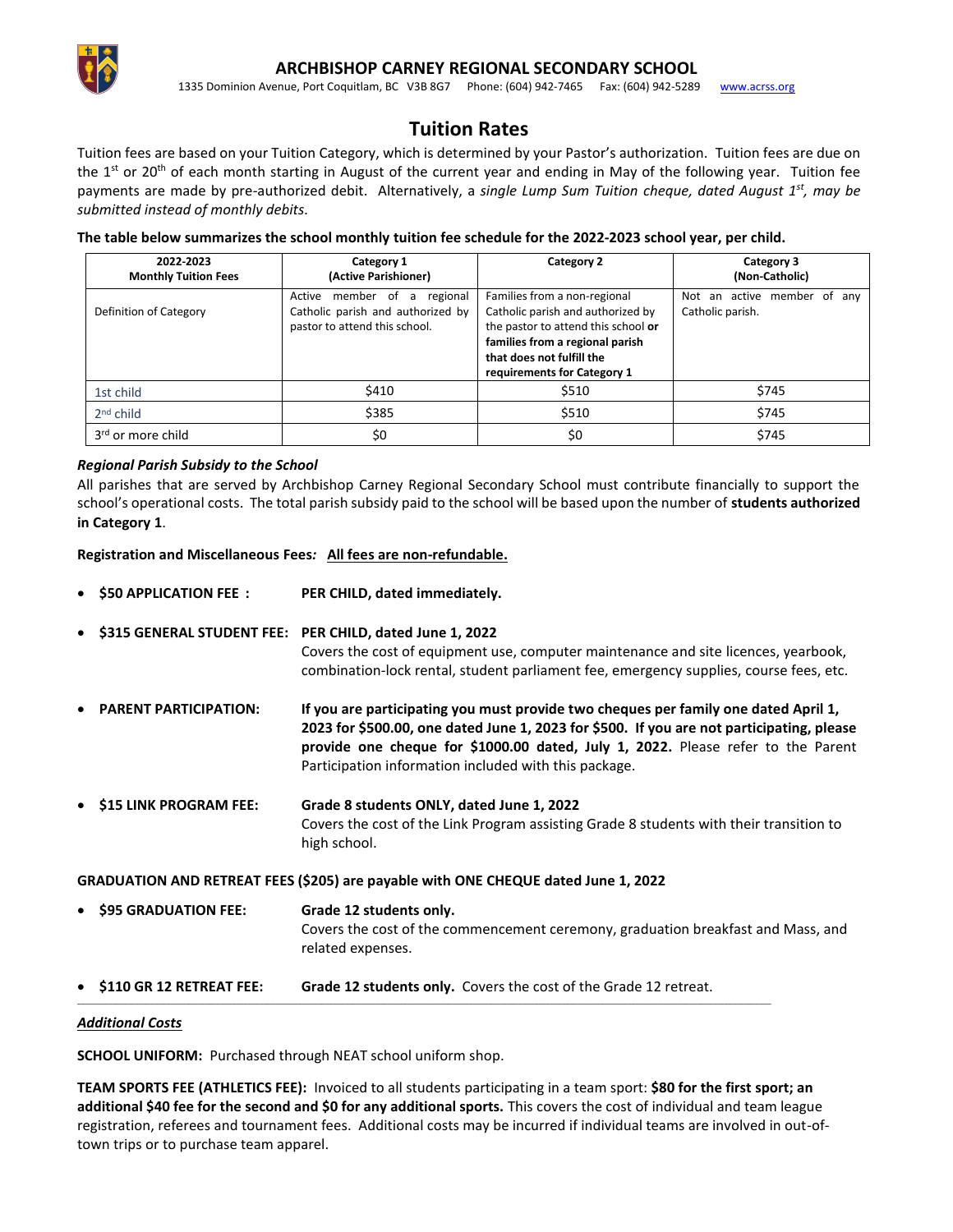

# **FORMS**

# **Please return to School**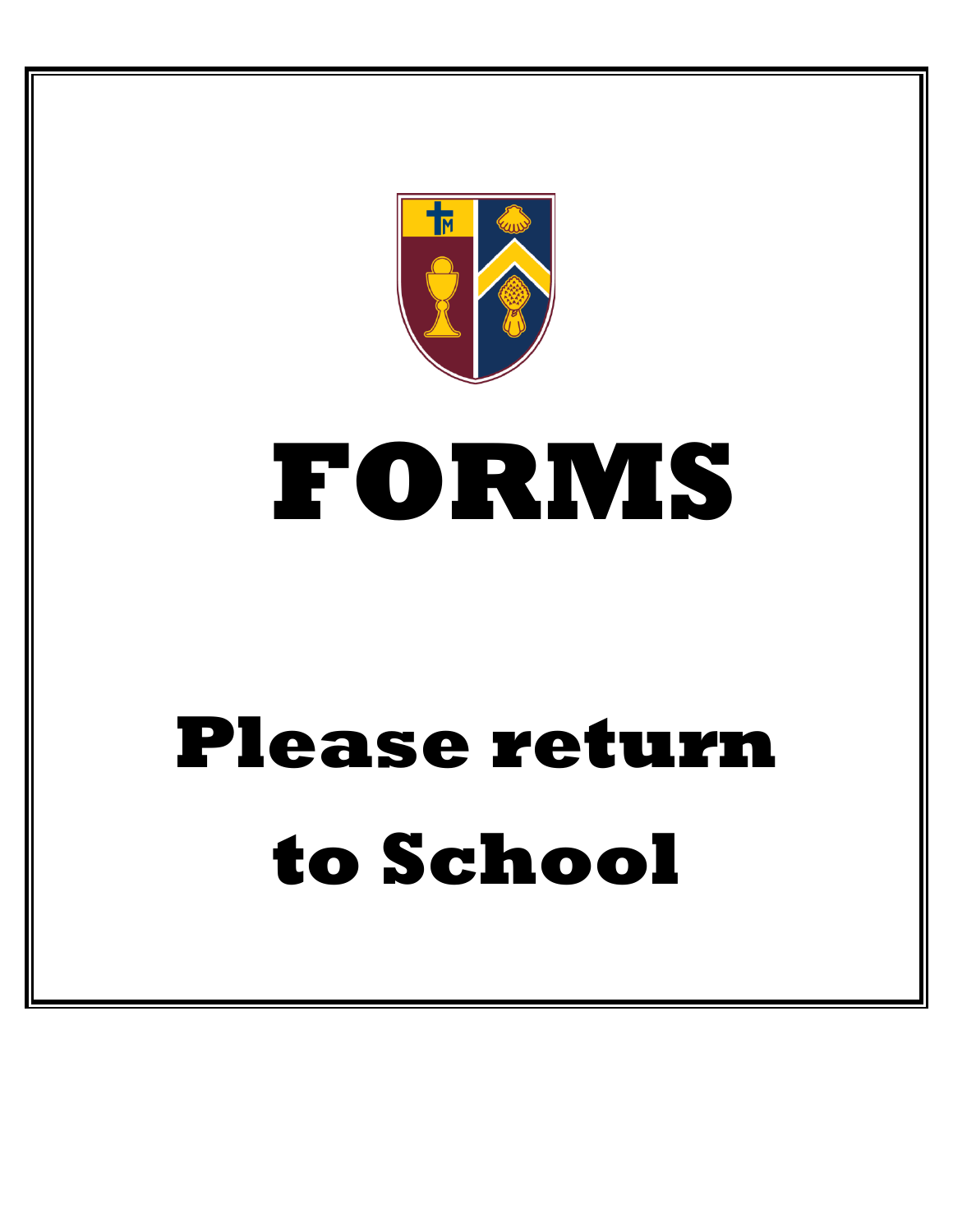

1335 Dominion Avenue, Port Coquitlam, BC V3B 8G7 Phone: (604) 942-7465 Fax: (604) 942-5289 www.acrss.org

## **NEW STUDENT APPLICATION 2022-2023**

#### **PLEASE PRINT CLEARLY AND COMPLETE ALL INFORMATION IN FULL**

Archbishop Carney School is committed to ensuring the safety of all students. Information on this form is an essential component of the school's emergency response. In the event of an emergency, such as a major earthquake while your child is at school, information provided on this form will assist the school in the temporary care of your child and in making contact with you or someone authorized to act on your behalf. A FULLY completed, up-todate copy of this form must be provided to the school as required by the Ministry of Education. Keep a completed copy of this form readily available for your reference and updating.

| <b>Legal Family Name</b>           | <b>Address</b>                      |                       | City/Postal                         |
|------------------------------------|-------------------------------------|-----------------------|-------------------------------------|
| <b>Main/Primary Phone #</b>        | <b>Family Parish</b>                |                       | Primary language spoken in the home |
| <b>Father's Name</b>               | <b>Father's Occupation/Employer</b> |                       | <b>Father Cell Phone #</b>          |
| *Father's Citizenship              | <b>Father's Signature</b>           |                       | <b>Father Work Phone #</b>          |
| <b>Mother's Name</b>               | <b>Mother's Occupation/Employer</b> |                       | <b>Mother Cell Phone #</b>          |
| *Mother's Citizenship              | <b>Mother's Signature</b>           |                       | <b>Mother Work Phone #</b>          |
| <b>Father's Email</b><br><u>12</u> |                                     | <b>Mother's Email</b> |                                     |

#### **IN THE BOX BELOW PLEASE PROVIDE THE PRIMARY EMAIL FOR EBLASTS AND STUDENT COMMUNICATION**

**Primary Email:** 

| <b>Student Legal last name</b>                                                                                                                                                                      | <b>Student Legal first name</b> | Student Legal middle name        | <b>Student Usual first name</b>                |
|-----------------------------------------------------------------------------------------------------------------------------------------------------------------------------------------------------|---------------------------------|----------------------------------|------------------------------------------------|
| Gender(Male/Female)                                                                                                                                                                                 | Current Grade in 2021-2022      | BD: day/month/year               | <b>Student Cell Phone #</b>                    |
| <b>Student email address</b>                                                                                                                                                                        |                                 | *<br><b>CITIZENSHIP</b>          | If Permanent Resident, entry date to<br>Canada |
| Place of birth (if Canada, give Province; if USA, give State; if<br>other, give country)                                                                                                            |                                 | <b>Medical Carecard #</b>        |                                                |
| <b>YES</b><br><b>NO</b><br>Medical Alert: If yes,<br>explain/attach medical conditions, allergies,<br>medication information and special instructions.<br>Please indicate if an Epipen is required. |                                 | <b>Medical Alert Explanation</b> |                                                |

**\*CITIZENSHIP: Indicate your status in Canada (Canadian Citizen, Permanent Resident/Landed Immigrant, Special Status, etc.) Native students indicate Status/Non-Status, reserve, band name and DIA number. Resident qualification is required for reporting purposes under the terms of the Independent School Support Act.**

#### **LIST ALL SIBLINGS, THEIR SCHOOL AND GRADE IN SEPTEMBER 2022**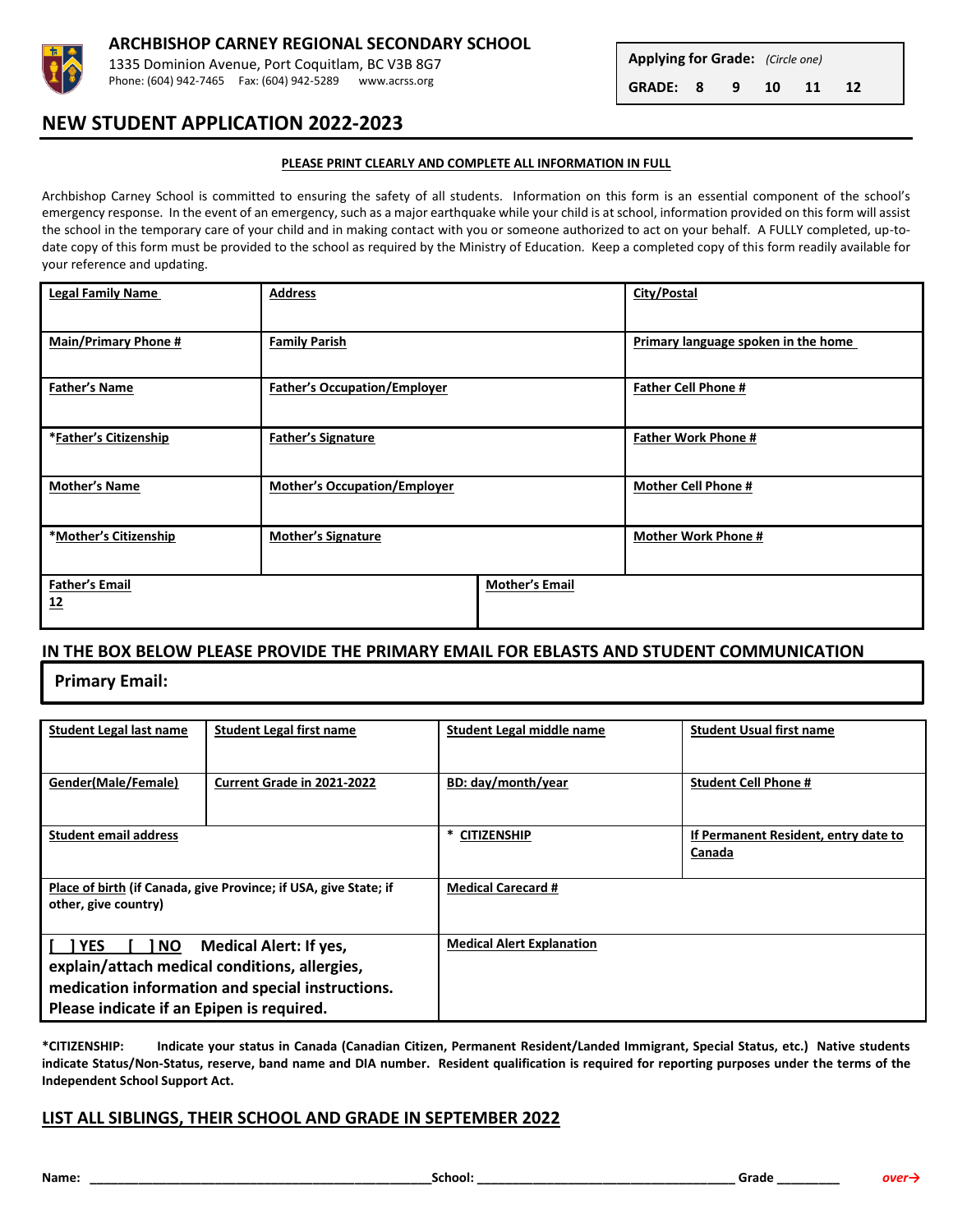| Siblings con't: |  |
|-----------------|--|
|-----------------|--|

**STUDENT RELEASE INFORMATION**

|                                                                         | Grade: <b>Example 2019</b>                                                                                                                                                                                                          |  |
|-------------------------------------------------------------------------|-------------------------------------------------------------------------------------------------------------------------------------------------------------------------------------------------------------------------------------|--|
|                                                                         |                                                                                                                                                                                                                                     |  |
| PLEASE COMPLETE BELOW IF ADDRESS OF PARENTS ARE DIFFERENT FROM STUDENT: |                                                                                                                                                                                                                                     |  |
| <b>Father's Home Address</b>                                            | <b>Mother's Home Address</b>                                                                                                                                                                                                        |  |
|                                                                         |                                                                                                                                                                                                                                     |  |
|                                                                         | <b>PC</b> and the state of the state of the state of the state of the state of the state of the state of the state of the state of the state of the state of the state of the state of the state of the state of the state of the s |  |
|                                                                         |                                                                                                                                                                                                                                     |  |
| STUDENT EMERGENCY CONTACTS                                              |                                                                                                                                                                                                                                     |  |
| <b>OTHER CONTACTS</b> - Person to contact other than parents:           |                                                                                                                                                                                                                                     |  |
|                                                                         |                                                                                                                                                                                                                                     |  |
| (In Town)<br>Name                                                       | Relationship<br><b>Phone Number</b>                                                                                                                                                                                                 |  |
|                                                                         |                                                                                                                                                                                                                                     |  |

Name (In Town) and the Controller of Relationship Relationship Relationship Phone Number

Name (Out of Town) and Communicationship Relationship Relationship Phone Number

**\_\_\_\_\_\_\_\_\_\_\_\_\_\_\_\_\_\_\_\_\_\_\_\_\_\_\_\_\_\_\_\_\_\_\_\_\_\_\_\_\_ \_\_\_\_\_\_\_\_\_\_\_\_\_\_\_\_\_\_\_\_\_\_\_\_\_\_\_\_\_\_\_\_\_\_\_\_**

**Name** (Doctor) **Phone Number** 

\_\_\_\_\_\_\_\_\_\_\_\_\_\_\_\_\_\_\_\_\_\_\_\_\_\_\_\_\_\_\_\_\_\_\_\_\_\_\_\_ \_\_\_\_\_\_\_\_\_\_\_\_\_\_\_\_\_\_\_\_\_\_\_\_\_\_\_\_\_\_\_\_\_\_\_\_ \_\_\_\_\_\_\_\_\_\_\_\_\_\_\_\_\_\_\_\_\_\_\_\_\_\_\_\_\_\_\_\_

#### **In the event of a serious earthquake or other emergency, the school may implement a controlled release of students for their safety and well-being. If this is necessary, the school will only release your child to persons authorized on this form or, if necessary, to medical personnel. Alternates should preferably live within walking distance of the school – even if it's a long walk (vehicle travel may not be possible after an earthquake).**

**As a parent/guardian of the said named student, I authorize his/her release after an emergency to any of the Alternate Contacts listed herein if I or another parent/guardian of the student cannot be contacted or do not arrive at the school to retrieve my child within a reasonable amount of time. I also authorize the school or person to use any of the information noted herein, as necessary, in the event of an emergency.**

#### *THIS STUDENT RELEASE WILL BE IN EFFECT UNTIL THE SAID STUDENT WITHDRAWS OR GRADUATES FROM ARCHBISHOP CARNEY REGIONAL SECONDARY SCHOOL.*

| <b>NAME</b> |                   | SIGNATURE<br>signa | <b>DATF</b> |
|-------------|-------------------|--------------------|-------------|
|             | <b>PRINT NAME</b> |                    |             |
|             |                   |                    |             |

**Archbishop Carney Regional Secondary School acknowledges that there will be no disclosure of personal information to unauthorized personnel or third parties who are not directly involved in school management or the care, supervision and instruction of your child(ren) at this school, unless written authorization from a parent or legal guardian is provided to the school. The school will store securely all electronic and hard copy personal information of parent and student.**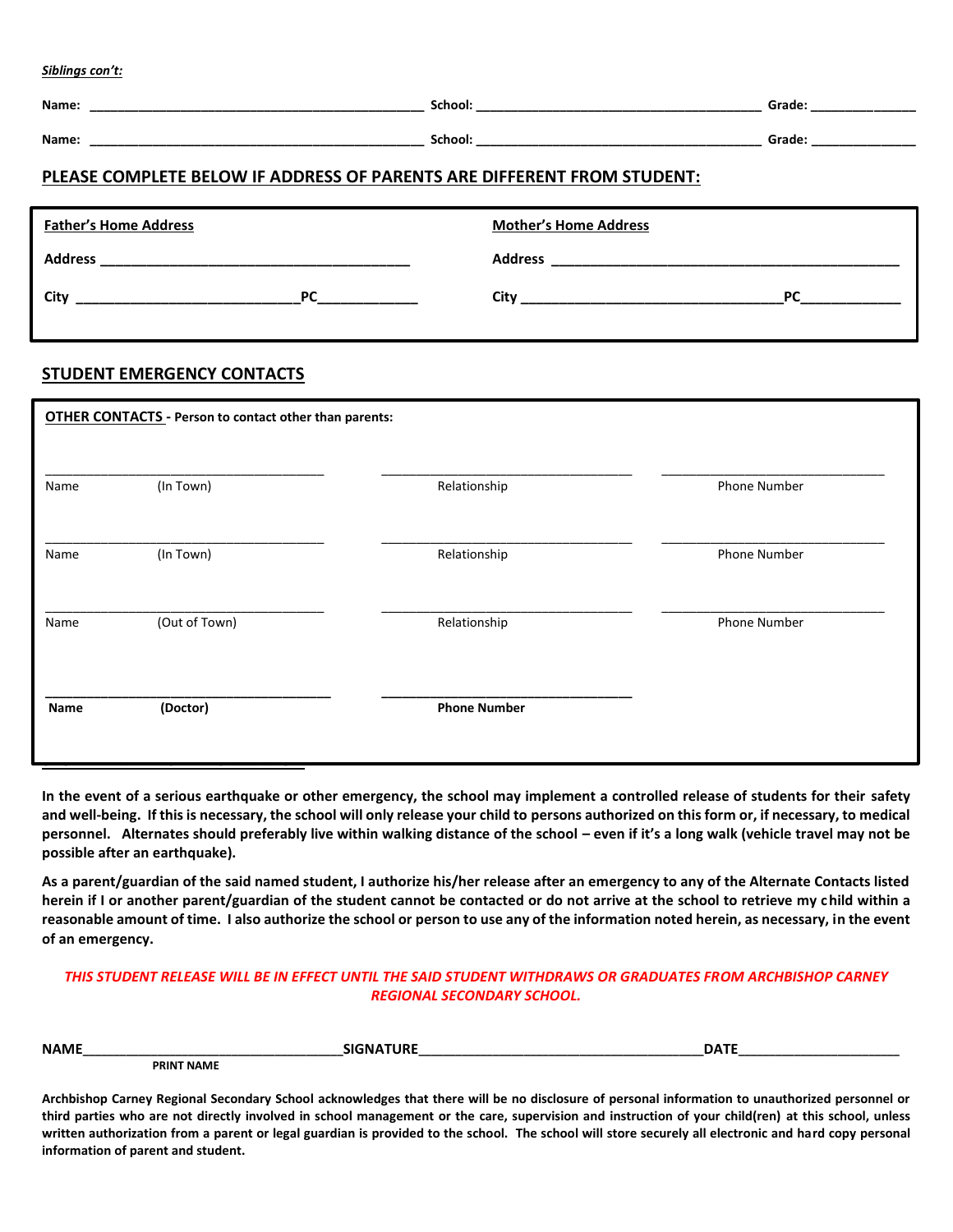

## **STUDENT PERSONAL WRITING FORM**

We are seeking students whose families want a Catholic education, not a private school education. We presume that the applicants will have academic motivation to find success in school whether learning is difficult or easy for them. We are seeking students with some of the following characteristics:

- a) Their Faith is important to them;
- b) They have shown leadership potential;
- They have shown cooperative relationships at school, in the family and in the parish; c)
- d) They have participated in the cultural and/or athletic dimensions of schools.

The **Student Applicant** is required to write a paragraph indicating why he/she wants to attend Archbishop Carney Regional Secondary School. Forms written by parents will not be considered.

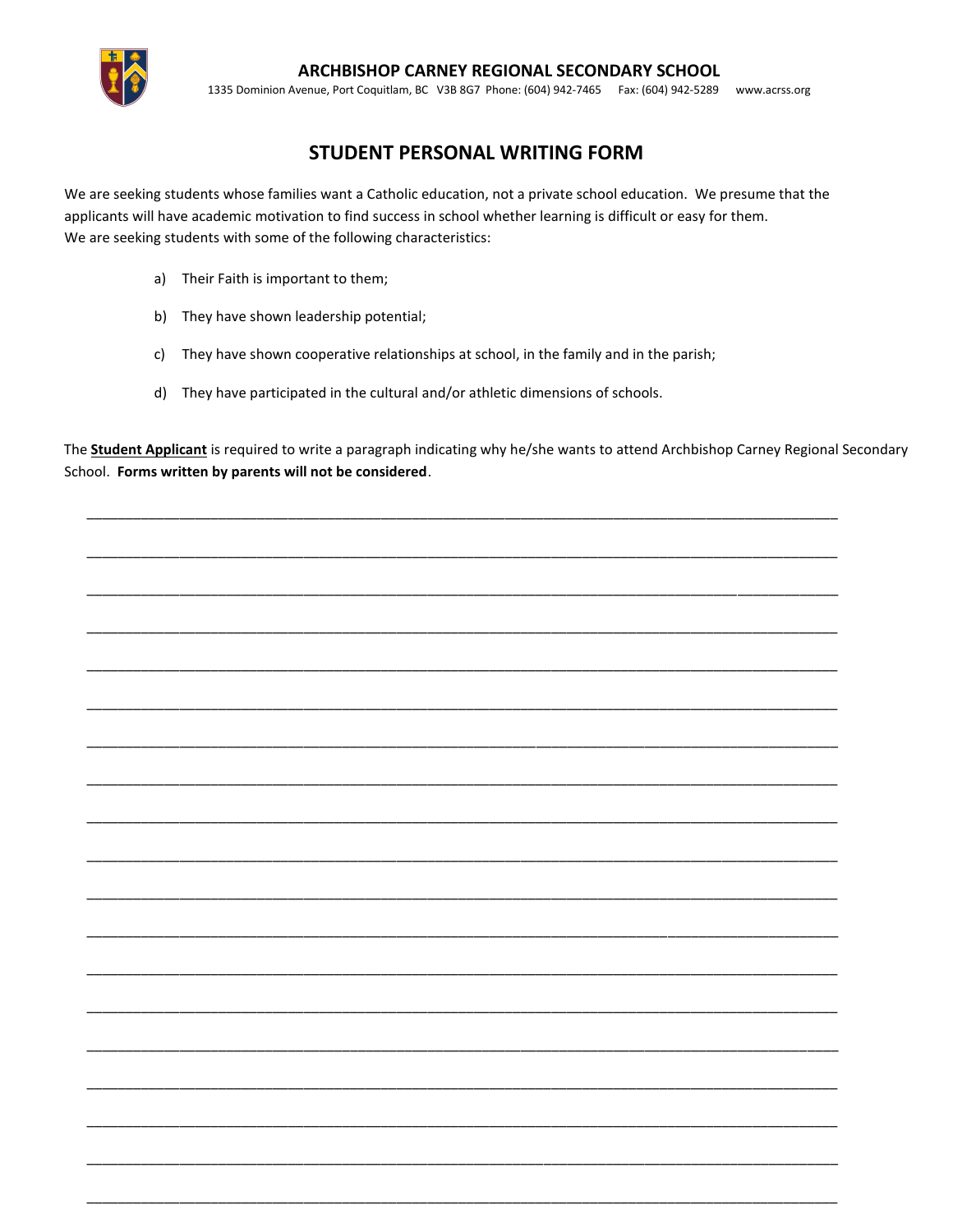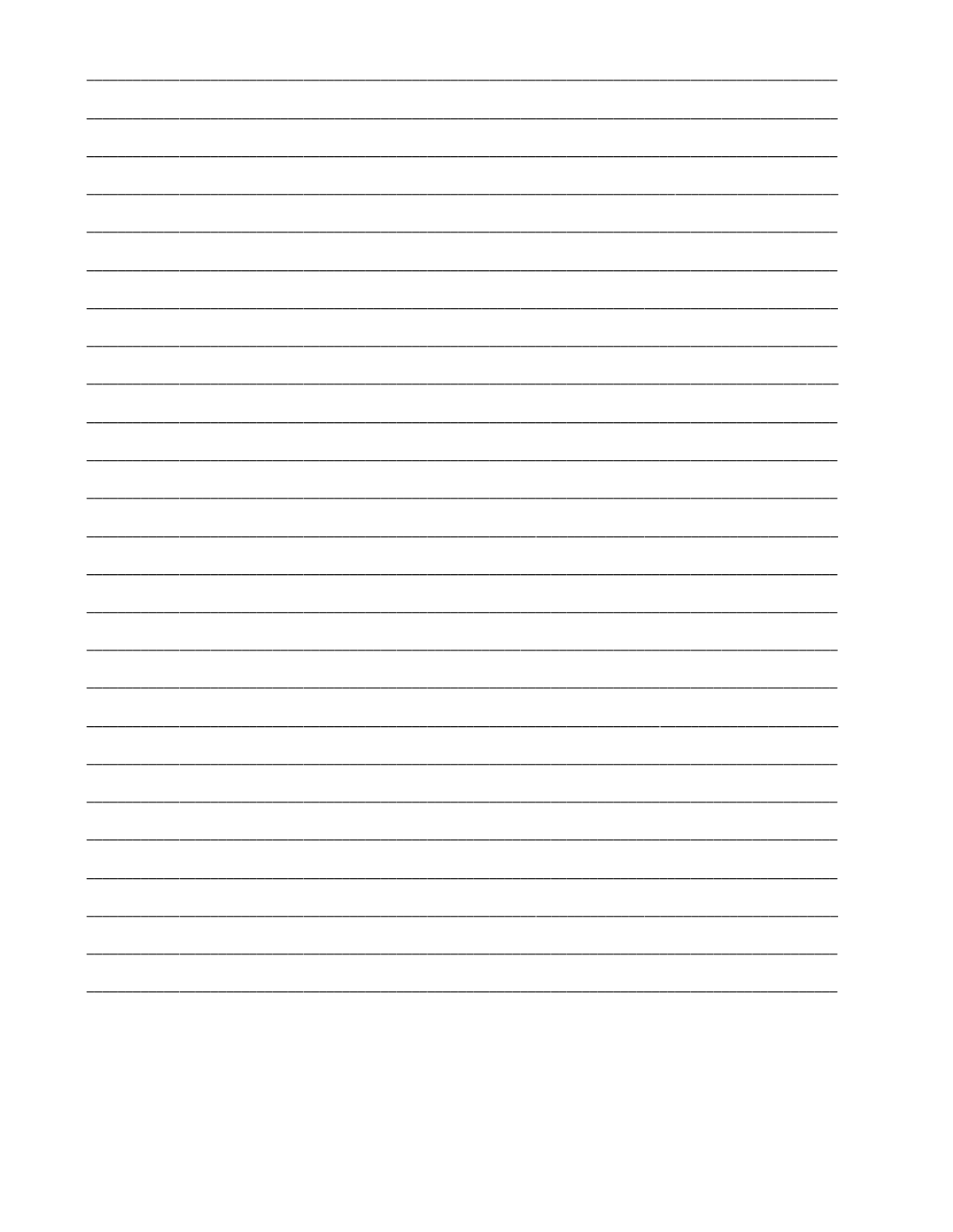

## **FAMILY STATEMENT OF COMMITMENT**

#### FAMILY NAME\_\_\_\_\_\_\_\_\_\_\_\_\_\_\_\_\_\_\_\_\_\_\_\_\_\_\_\_\_\_\_\_\_\_\_\_\_\_\_\_\_\_\_\_\_\_

#### *Philosophy*

"Motivated by a Christ-centered vision of humanity and human history, our school promotes the formation of the whole person. Such formation embraces not only intellectual, but also physical, emotional, moral and spiritual dimensions of human growth. Intellect, emotions, creative ability and cultural heritage have a place in the life of the school. Human knowledge and skills are recognized as precious in themselves, but find their deepest meaning in God's plan for creation."

#### *From "PHILOSOPHY OF EDUCATION FOR CATHOLIC SCHOOLS IN THE PROVINCE OF BC by Catholic Bishops of BC"*

Partners (home, school, parish) in Catholic Education must work together to provide an environment where faith and learning go hand in hand leading the young people to be the best they can be.

The following statements support the goals and philosophy of our Catholic school and need to be accepted and supported by all members of the community. Read them carefully. They ask you to make a commitment to the values and ideals of our school community. If you have any questions or concerns regarding this commitment form, please bring them to the Principal, Pastor or the Chairperson of the Education Committee who will gladly discuss them with you.

By returning the signed statement with your completed application, you accept the responsibility of this commitment.

- 1. Parents and guardians agree that they and their families will exhibit conduct consistent with Catholic denominational standards. The determination of whether any conduct contravenes these standards is the right of the Board of Directors of the Catholic Independent Schools of Vancouver Archdiocese.
- 2. All students are required to participate in our religious education curricular and co-curricular programs including liturgical celebrations, retreats, prayer, etc.
- 3. Parents/Guardians are expected to support the Religious Education Program and participate in it as required.
- 4. Regular school attendance and full participation in all aspects of the academic program of the school are required of every student. Each student is expected to strive toward the development of his/her full academic potential.
- 5. Each family is expected to support and participate in the fund-raising activities of the parish/school. This means each family shares in the responsibility of educating our Catholic children.
- 6. Each student is expected to know and follow school policies on behaviour.
- 7. Parents/Guardians are expected to know and support school policies and procedures.
- 8. Parents/Guardians are expected to attend at least one orientation session which will focus on the philosophy and goals of our school.
- 9. Parents/Guardians agree to accept the responsibility for the cost of tuition, supplies and other school activities.

*If any of these conditions are not met the school reserves the right to: a. refuse admission, or*

*b. remove the student from the school*

| Please sign both copies. Keep one and return the other with your application.                         |
|-------------------------------------------------------------------------------------------------------|
| I have read and understand the above expectations and commitments and I hereby accept them as stated. |

#### *This Family Statement of Commitment will be in place for the duration that the student attends Archbishop Carney Regional Secondary.*

\_\_\_\_\_\_\_\_\_\_\_\_\_\_\_\_\_\_\_\_\_\_\_\_\_\_\_\_\_\_\_\_ \_\_\_\_\_\_\_\_\_\_\_\_\_\_\_\_\_\_\_\_\_\_\_\_\_\_\_\_\_\_\_\_ \_\_\_\_\_\_\_\_\_\_\_\_\_\_\_\_\_\_\_\_

\_\_\_\_\_\_\_\_\_\_\_\_\_\_\_\_\_\_\_\_\_\_\_\_\_\_\_\_\_\_\_ \_\_\_\_\_\_\_\_\_\_\_\_\_\_\_\_\_\_\_\_\_\_\_\_\_\_\_\_\_\_\_\_ \_\_\_\_\_\_\_\_\_\_\_\_\_\_\_\_\_\_\_\_

Parent/Guardian Signature **Print Parent/Guardian Name** Date

Student's Signature **Print Student's Name** Date Date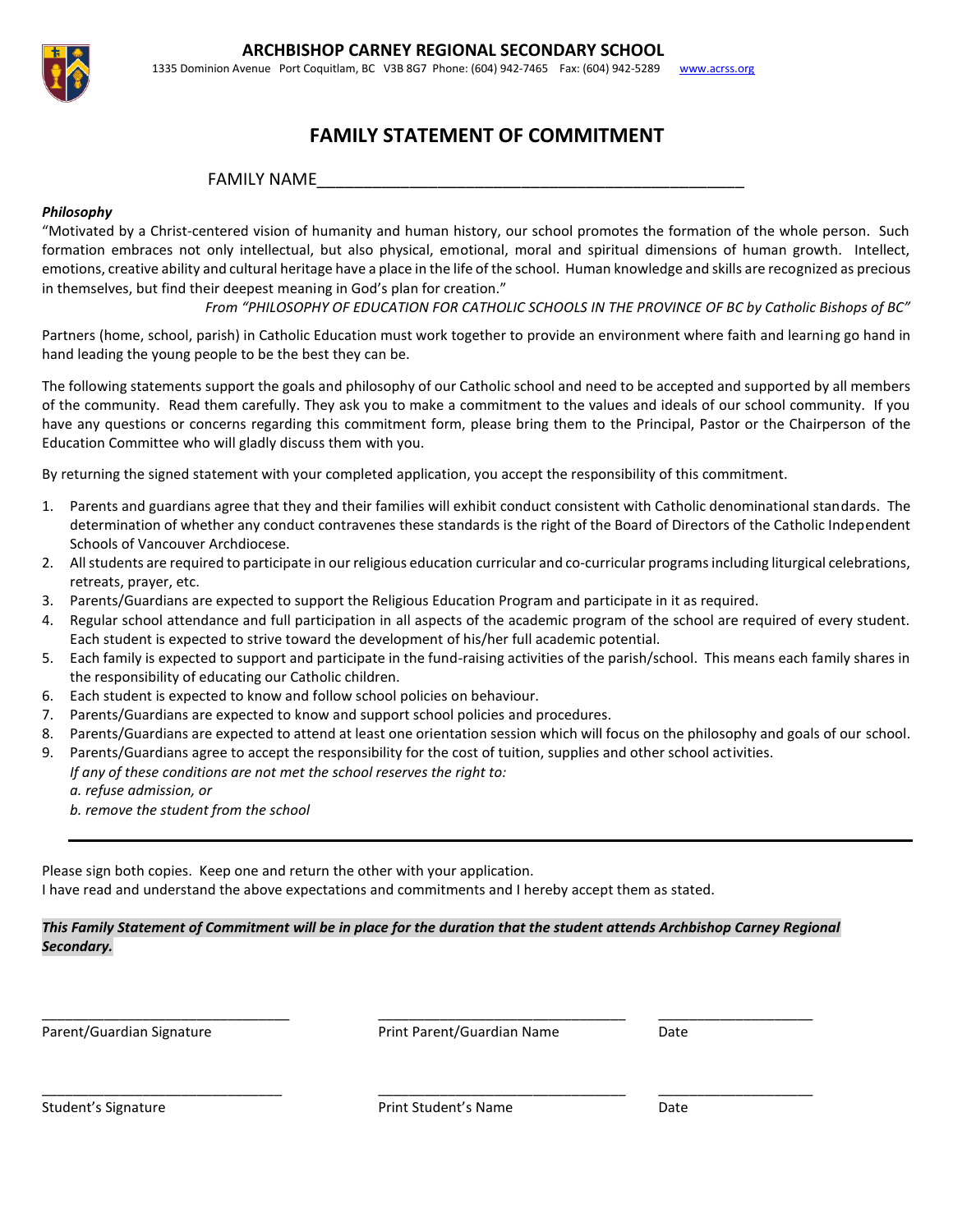

## **COMPUTER, INTERNET AND TECHNOLOGY ACCEPTABLE USE POLICY**

#### NAME OF STUDENT

#### **Purpose**

In order to enhance student learning and the overall educational experience Archbishop Carney Regional Secondary School provides all students with access to computers and technology. The purpose of this policy is to govern student use of these resources. Student access to the computer network, Internet and any other school technology resource is a privilege, not a right.

#### **Student Responsibilities**

All students are expected to abide by general rules when using any computer in the school. These include but are not limited to the following:

- Student computer use within the school at all times should be used only for research, homework and other educational purposes. Responsible use of web-based resources is mandatory at all times.
- Students are only to be logged in using their own account and must not allow others to use their account or let others know their passwords. Students must also ensure they log off before leaving a computer.
- Only one person per computer.
- Students will not engage in any illegal, fraudulent or malicious activities.
- Student's will not view, send, print or store any text or graphics that may be considered pornographic, offensive, obscene, threatening, harassing, inappropriate or defamatory.
- Appropriate language in online communication is expected at all times just as it is within the school.
- Students may not access:
	- ~ Messenger or any form of instant messenger or chat room.
	- ~ Facebook, MySpace or any personal online communities.
	- ~ YouTube or any website with streaming video or audio, without prior approval. Among other things it greatly reduces the bandwidth and slows the network down within the school.
	- ~ Any game site unless authorized by the IT teacher and accessed in the IT classroom.
- Students will not vandalize any of the computer equipment in the school. This includes making configuration changes to the workstations, software, or network devices, or unplugging or moving hardware. Vandalism also includes the tampering or obstruction of Carney's system as well as the uploading or creation of computer viruses or malware.
- Students will not attempt to access blocked websites or tamper with, violate, or attempt to violate the security or operation of Carney's systems.
- Student's will not duplicate, store or transmit copyrighted material that violates Canadian copyright laws.
- Student's may not download or install software.
- Students must limit storage in home folders to their personal academic files. MP3 files or videos or any other non-educational files should not be downloaded or stored on the schools server.
- Students shall not use the computers while access privileges are suspended or revoked.

#### **General Terms**

Failure to adhere to the above rules may result in temporary or even permanent loss of network privileges, disciplinary action, and or referral to appropriate law enforcement officials if necessary. The students may also be responsible for repair or replacement costs of the equipment.

The school reserves the right to update these rules at any given time to reflect current technology. Please refer to the following link for current updates on our website at www.acrss.org. Updates will also be announced and posted in the library and computer labs.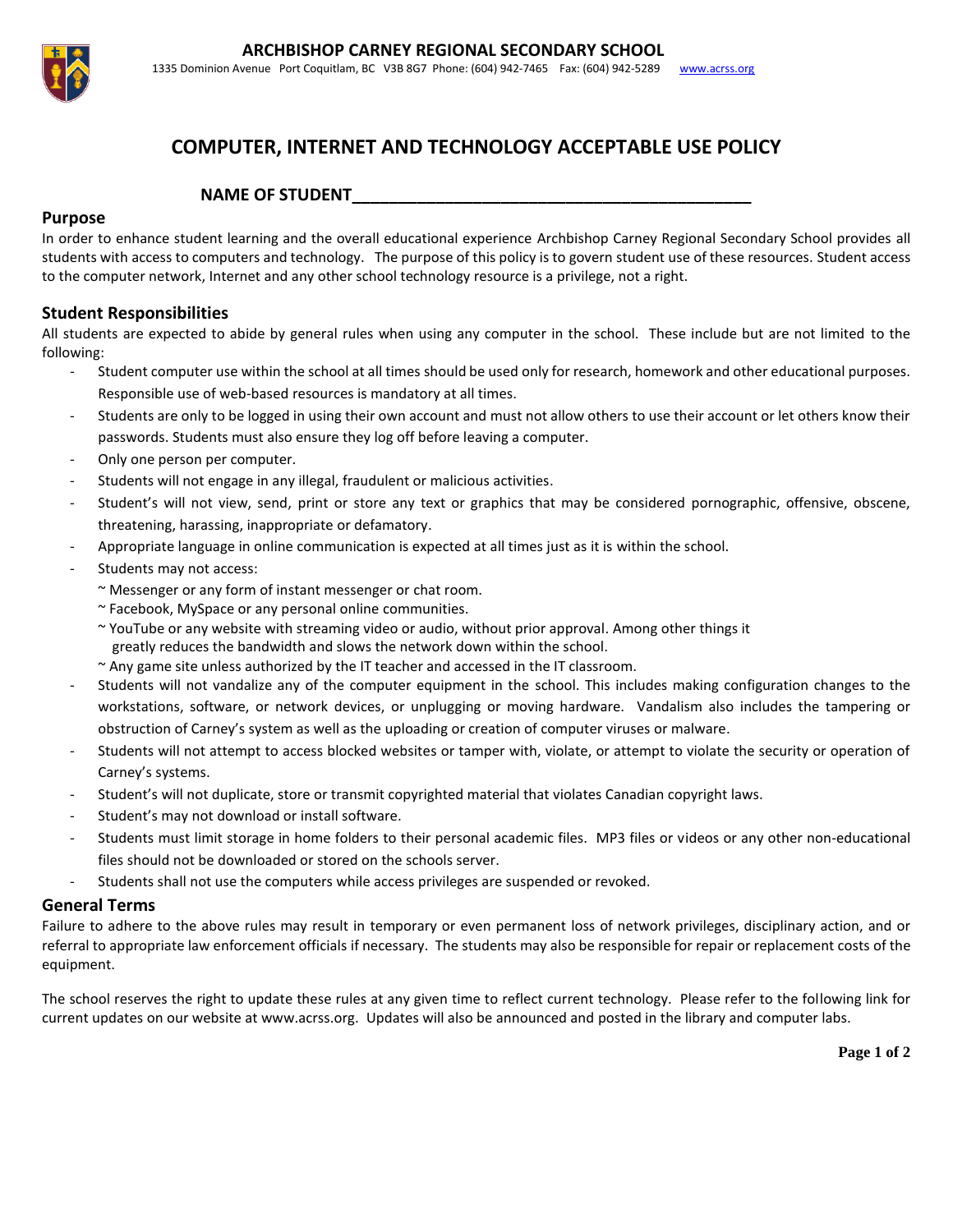Students will not be given a computer access account if this document is not signed and turned in to the office.

Any student not using the computer for academic use may be asked to log off and may not be permitted computer access for the rest of the day.

#### **Privacy**

Students must acknowledge that they have no expectation of privacy while using any computer within the school and must never assume that their personal electronic communications are private. Network Administrators have access to all files on the system including student home directories, web folders and email. It should be understood that the Designated Staff have the capability of remotely monitoring any student accessible work station located within the school. In addition, activity and usage logs are automatically created and may be reviewed.

#### **Student and Parent/Guardian Agreements**

The signatures below indicate that the parties have carefully read and understood the significance of the terms and conditions and agree to abide by them.

#### **STUDENT CONTRACT**

I certify that I have carefully read the ACRSS Computer, Internet and Technology Acceptable Use Policy. I fully understand the above terms and conditions and agree to follow them. I understand that if I violate any of the above conditions that I may lose my computer account and may also face other disciplinary action. I agree to use the computers and Internet for academic use only and also agree to report any misuse of the Technology to the IT Teacher, the Librarian, Principal or Vice-Principal. I will use the school's technology at my own risk and hereby release the school from any claims arising from my misuse of these services. I am also aware that these terms and conditions can change at any time and that it is my responsibility to check the school website for any updates.

| <b>Student Name (please print):</b> |       |
|-------------------------------------|-------|
| <b>Student Signature:</b>           | Date: |

#### **PARENT/GUARDIAN CONTRACT**

| As the parent/guardian of                                                                                                                       | I certify that I have read and discussed this Acceptable Use |
|-------------------------------------------------------------------------------------------------------------------------------------------------|--------------------------------------------------------------|
| Policy with my child/ward. I know of the potential dangers of the Internet and realize that my child uses it at their own risk. I will not hold |                                                              |
| the school accountable for any material obtained on the network and I hereby release the school from any claim arising from my child's          |                                                              |
| use of the Internet at school. I understand that if my child does not follow the terms and conditions of the Acceptable Use Policy that they    |                                                              |
| may lose access privileges or face disciplinary action; and that if a criminal offence has been committed the matter may be turned over to      |                                                              |
| the proper authorities. I understand that my child is responsible for repair or replacement cost of any equipment they have damaged. By         |                                                              |
| signing this contract I give my consent to the school to issue a computer account to my child and understand that my child can access the       |                                                              |
| Internet with it.                                                                                                                               |                                                              |

| Parent/Guardian Name (please print): |  |
|--------------------------------------|--|
|                                      |  |

**Parent/Guardian Signature:** \_\_\_\_\_\_\_\_\_\_\_\_\_\_\_\_\_\_\_\_\_\_\_\_\_\_\_\_\_\_\_\_\_\_\_\_ **Date:** \_\_\_\_\_\_\_\_\_\_\_\_\_\_\_\_\_\_\_\_\_\_\_\_\_\_

*This contract will be in place for the duration that the student attends Archbishop Carney Regional Secondary School.*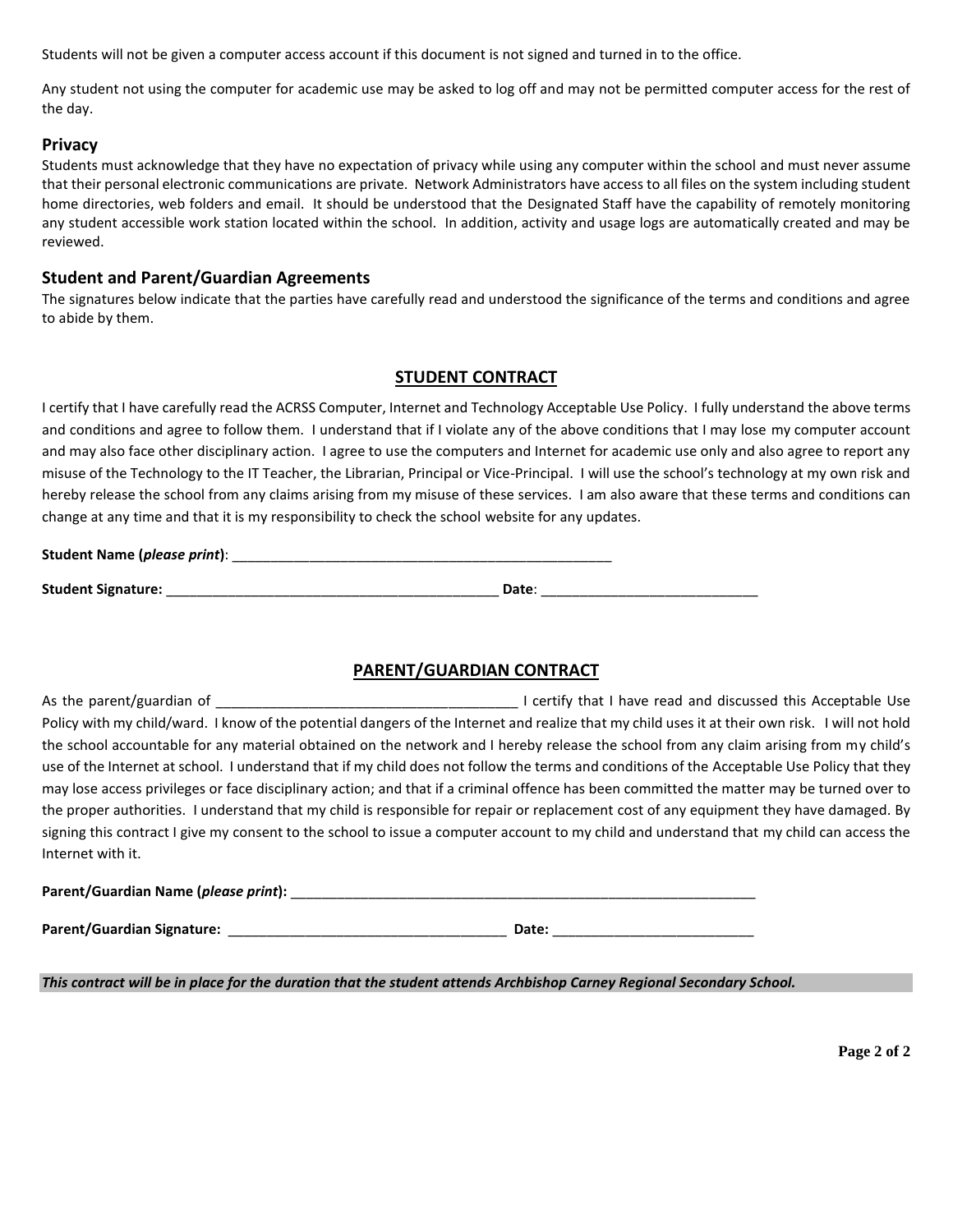

## PERSONAL INFORMATION PROTECTION ACT

NAME OF STUDENT:\_\_\_\_\_\_\_

LAST NAME FIRST NAME

#### **STUDENT REGISTRATION FORMS**

1. I consent to having Archbishop Carney Regional Secondary School collect personal information that may include student identification information, birth certificate, legal guardianship, court orders if applicable, parents' work numbers and e-mail addresses, behavioral, academic and health information, report cards, emergency contact name and number, doctor's name and number, health insurance number and any similar information needed for registration. *This information is required in order to register your child at this school and assist the school in making an informed decision as to your child's suitability and appropriate placement in the school. It will also allow the school to respond immediately to an emergency. For more information, the Privacy Manager for Archbishop Carney Regional Secondary School is Mr. Pierre Nolet who may be reached at 604-942-7465, Extension 223.*

| Signature of Parent/Guardian: | Date: |  |
|-------------------------------|-------|--|
|                               |       |  |
|                               |       |  |

2. I consent to having photographs and work samples of my child(ren) used by Archbishop Carney Regional Secondary School in the yearbook, newsletters, school website and other promotional material.

Signature of Parent/Guardian: *\_\_\_\_\_\_\_\_\_\_\_\_\_\_\_\_\_\_\_\_\_\_\_\_\_\_\_\_\_\_* Date: \_\_\_\_\_\_\_\_\_\_\_\_\_\_\_\_\_\_\_\_

*The above consent will be in place for the duration that the student attends Archbishop Carney Regional Secondary.*

**Archbishop Carney Regional Secondary School acknowledges that there will be no disclosure of personal information to unauthorized personnel or third parties who are not directly involved in school management or the care, supervision and instruction of your child(ren) at this school, unless written authorization from a parent or legal guardian is provided to the school. The school will store securely all electronic and hard copy of parent and student personal information.** 

\_\_\_\_\_\_\_\_\_\_\_\_\_\_\_\_\_\_\_\_\_\_\_\_\_\_\_\_\_\_\_\_\_\_\_\_\_\_\_\_\_\_\_\_\_\_\_\_\_\_\_\_\_\_\_\_\_\_\_\_\_\_\_\_\_\_\_\_\_\_\_\_\_\_\_\_\_\_\_\_\_\_\_\_\_\_\_\_\_\_\_\_\_\_\_\_\_\_\_\_\_\_\_\_\_\_\_\_\_\_\_\_

*Pierre Nolet*

Pierre Nolet, Vice-Principal Phone: 604-942-7465

 **\_\_\_\_\_\_\_\_\_\_\_\_\_\_\_\_\_\_\_\_\_\_\_\_\_\_\_\_\_ Title: Privacy Manager**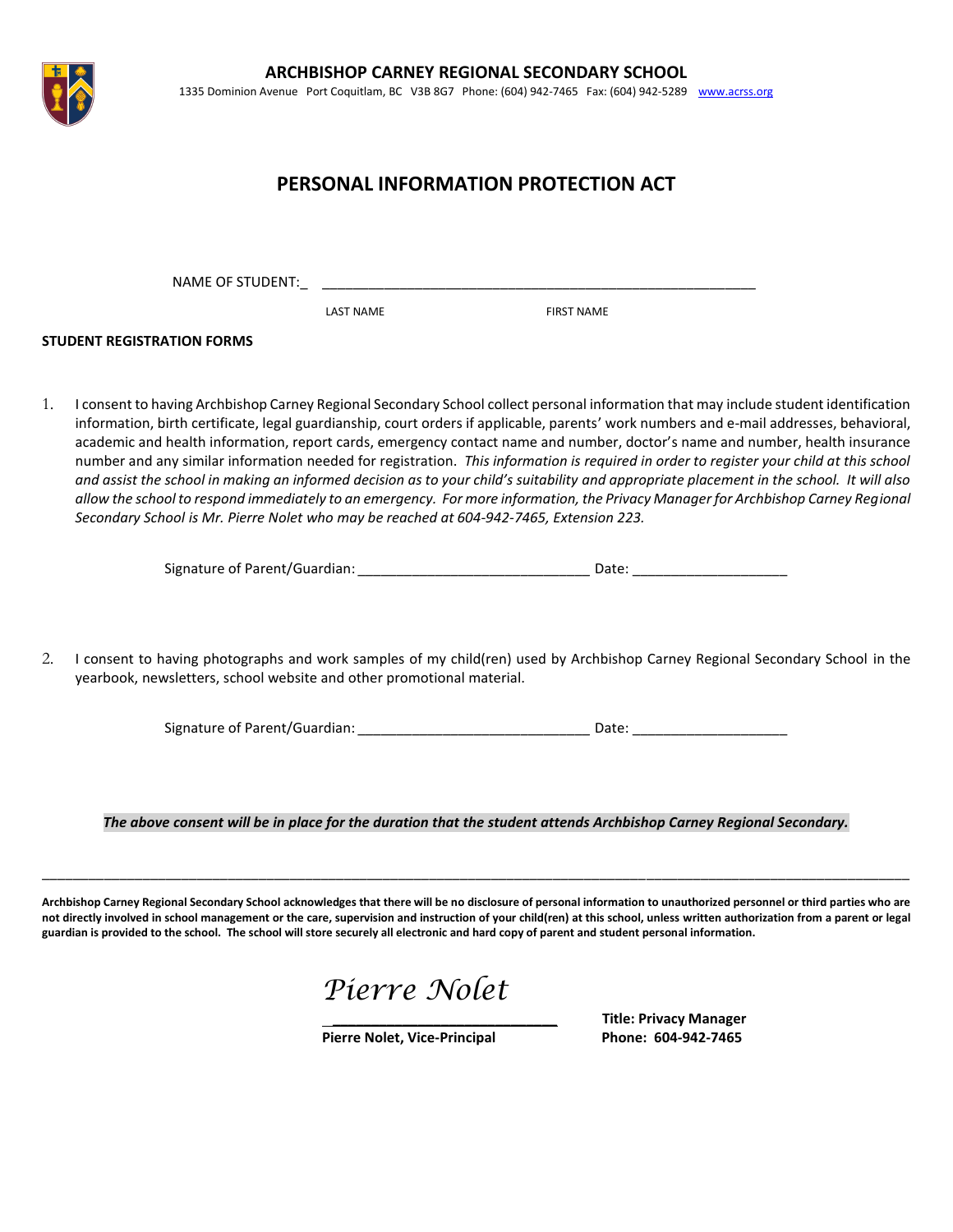

**ARCHBISHOP CARNEY REGIONAL SECONDARY SCHOOL** 1335 Dominion Avenue, Port Coquitlam, BC V3B 8G7 Phone: (604) 942-7465 Fax: (604) 942-5289 [www.acrss.org](http://www.acrss.org/)

## **ACKNOWLEDGEMENT OF SCHOOL POLICIES**

#### **FULL-TIME ENROLLMENT**

We agree to abide by the **Full-Time Enrollment Policy**. We understand that if we do not comply with this policy we may be asked to withdraw as a family from Archbishop Carney Regional Secondary School.

#### **ATTENDANCE**

 **Student's Initials Parent's Initials**

We agree to abide by the **Attendance Policy**. We understand that if we do not comply with this policy we may be billed for the loss of the student government grant.

| Student's Initials | $\Box$ Parent's Initials |
|--------------------|--------------------------|
|--------------------|--------------------------|



#### **ACADEMIC HONESTY**

We understand that at Archbishop Carney we have a responsibility to maintain the academic standards of the school. One value that develops this standard is academic honesty. We agree that we have read the **Academic Honesty Policy**. We understand the range of consequences that can occur if we are academically dishonest.

 **Student's Initials Parent's Initials**

#### **ELECTRONIC DEVICES USE (cell phone, music players)**

We agree to abide by the **Electronic Devices Use Policy**. We understand that if we do not comply with this policy we will be subject to the range of consequences as stated in the Electronic Devices Use Policy.

#### **UNIFORMS**

We agree to abide by the Uniform Policy. We understand that if we do not comply with this policy, we will be subject to the range of consequences as stated in the **Uniform Policy**.

 **Student's Initials Parent's Initials**

 **Student's Initials Parent's Initials**

#### **OVERDUE ACCOUNTS**

We agree to abide by the Policy and Procedure for Overdue Accounts. We understand that if we do not comply with this policy we will be subject to the range of consequences as stated in the **Policy and Procedure for Overdue Accounts**.

**Parental Initials**

*We agree to abide by the above policies. This agreement will be in place for the duration that the student attends Archbishop Carney Regional Secondary.*

| <b>Student Signature</b>  | <b>Print Student Name</b>    | Date Signed |
|---------------------------|------------------------------|-------------|
| Parent/Guardian Signature | Print Parent/Guardian's Name | Date Signed |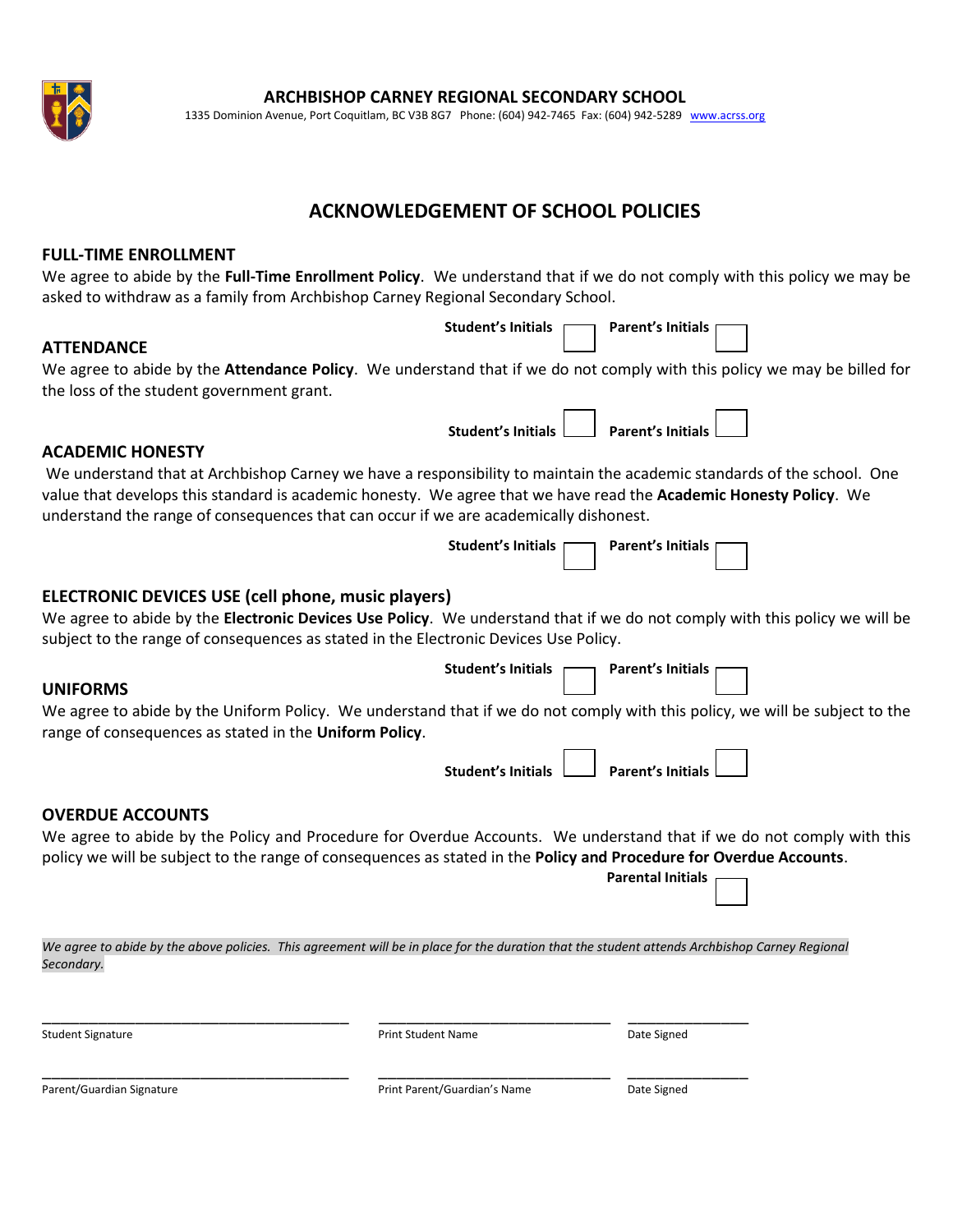## **ARCHBISHOP CARNEY REGIONAL SECONDARY SCHOOL**



1335 Dominion Avenue Port Coquitlam, BC V3B 8G7 Phone: (604)-942-7465 Fax: (604) – 942-5289 www.acrss.org

## **ACADEMIC SUPPORT REQUEST 2022-2023**

*(for students that require support, please fill out this form)*

#### **SECTION 1 – STUDENT INFORMATION**

| Applying for: September 20 (YY) Grade Entering: $\Box$ 8 $\Box$ 9 $\Box$ 10                            | $\square$ 11<br>$\Box$ 12                            |
|--------------------------------------------------------------------------------------------------------|------------------------------------------------------|
|                                                                                                        |                                                      |
| Elementary/Middle School:                                                                              |                                                      |
| Does your child have a Ministry designation:<br>$\square$ No<br>$\square$ Yes                          |                                                      |
| (if yes, please list here)                                                                             |                                                      |
| <b>SECTION 2 - HISTORY OF ACADEMIC SUPPORT</b>                                                         |                                                      |
| Has your child received learning assistance at school in the last two years?<br>(check all that apply) | $\square$ No<br>$\square$ Yes                        |
| $\Box$ Pulled out of class for individual or small group instruction                                   | (specify courses assistance was for)                 |
| $\Box$ Individual skill development or remediation                                                     |                                                      |
| (ie. Reading, writing)                                                                                 |                                                      |
| $\square$ Adapted program (I.E.P. in place)                                                            |                                                      |
| $\square$ Modified program (I.E.P. in place)                                                           |                                                      |
| $\Box$ Lifeskills (I.E.P. in place)                                                                    |                                                      |
| Has your child received special services at school in the last two years?<br>(check all that apply)    | $\Box$ No $\Box$ Yes                                 |
| $\square$ Speech & Language Pathology<br>$\Box$ Occupational Therapy                                   | $\square$ Behaviour Support                          |
| $\Box$ Teacher of the Deaf & Hard of Hearing                                                           | $\Box$ School Psychology Services $\Box$ Counselling |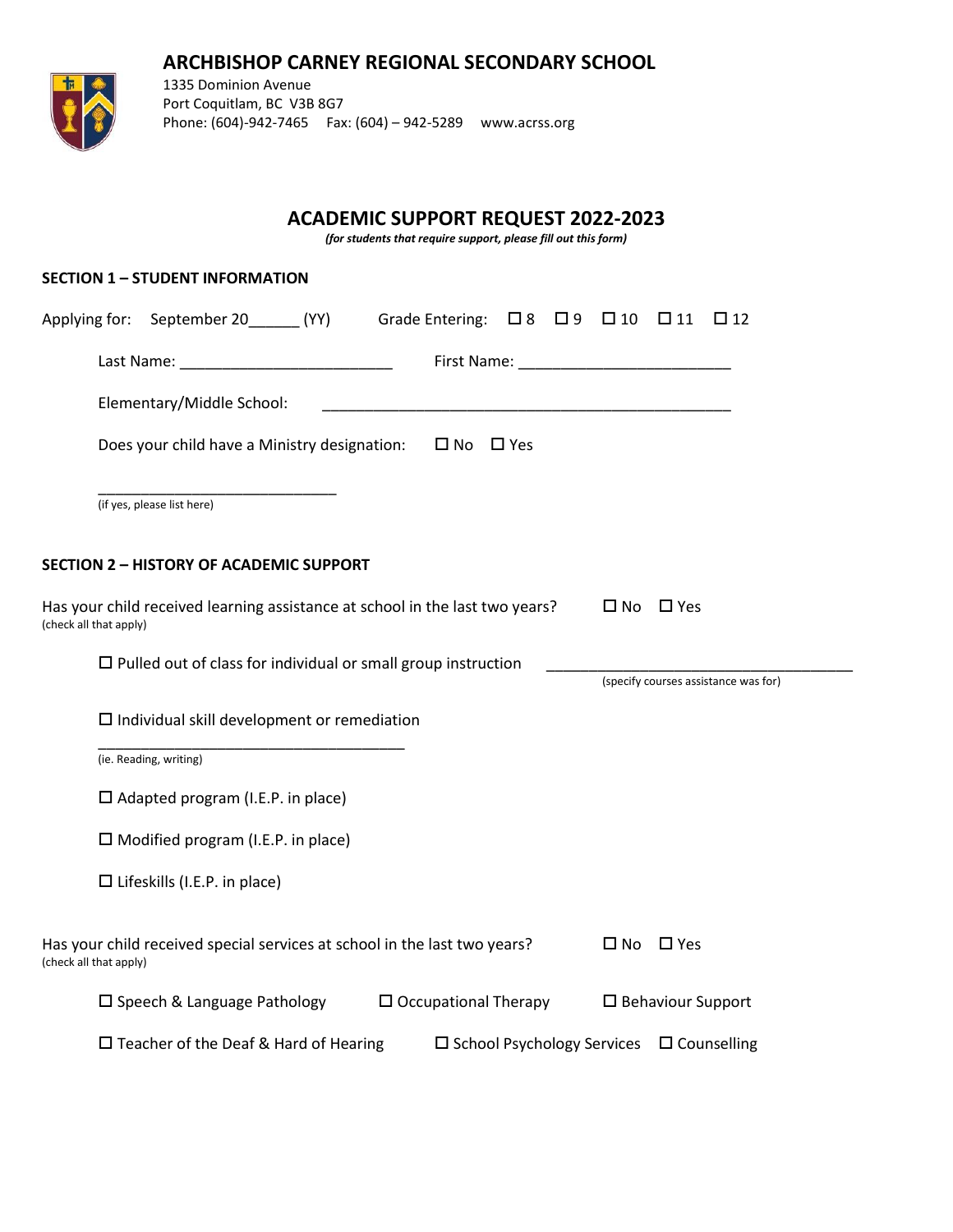

## **ARCHBISHOP CARNEY REGIONAL SECONDARY SCHOOL**

1335 Dominion Avenue Port Coquitlam, BC V3B 8G7 Phone: (604)-942-7465 Fax: (604) – 942-5289 www.acrss.org

## **ACADEMIC SUPPORT REQUEST 2022-2023** (*con't)*

Name of person(s) responsible for organizing learning assistance or special services:

| Does your child have medical needs that the school needs to be aware of:          |         |        |                        | $\Box$ No $\Box$ Yes (check all that apply) |
|-----------------------------------------------------------------------------------|---------|--------|------------------------|---------------------------------------------|
| $\square$ Existing medical condition                                              |         |        |                        |                                             |
|                                                                                   |         |        |                        |                                             |
| $\square$ Medication                                                              |         |        |                        |                                             |
|                                                                                   |         |        |                        |                                             |
| <b>SECTION 3 - PARENT INFORMATION</b> (please print clearly)                      |         |        |                        |                                             |
| (Parent name)                                                                     | (Email) |        | (Daytime Phone Number) |                                             |
| (Parent name)                                                                     | (Email) |        | (Daytime Phone Number) |                                             |
| (Parental Signature)                                                              |         | (Date) |                        |                                             |
| FOR OFFICE USE ONLY                                                               |         |        |                        |                                             |
| Date LRC received the Academic Support Request form _____________________________ |         |        |                        |                                             |
| Date of initial contact with family                                               |         |        |                        |                                             |
| Meeting scheduled for:                                                            |         |        |                        |                                             |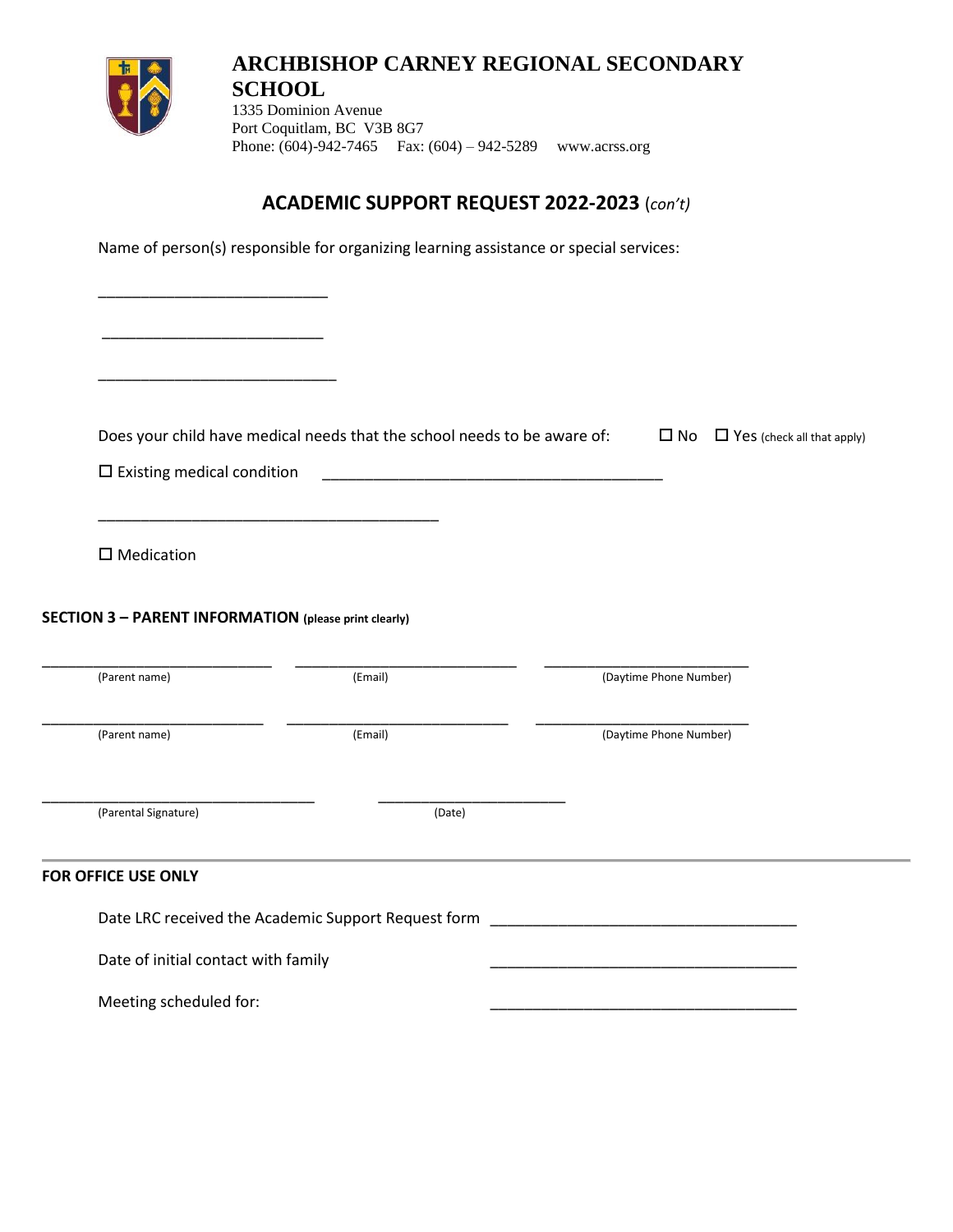#### **STATUS OF PARENT/GUARDIAN - ADMISSION TO CANADA AND RESIDENCY – FORM A**

To be completed and signed by a parent or legal (court-appointed) guardian. If legal guardian, attach a copy of court order appointing you as legal guardian.

#### **Lawfully Admitted into Canada**

1. I am (please √ one):

| A Canadian citizen:<br>Please attach a copy of parent's birth certificate or citizenship paper/card.                                                                                                                                                                              |
|-----------------------------------------------------------------------------------------------------------------------------------------------------------------------------------------------------------------------------------------------------------------------------------|
| A Permanent Resident:<br>Please attach a copy of parent's landed immigrant status paper or Permanent Resident card.                                                                                                                                                               |
| Lawfully admitted to Canada under the Immigration and Refugee Protection Act (Canada), with one of the following documents.                                                                                                                                                       |
| Please mark the appropriate box below and attach a copy of document.                                                                                                                                                                                                              |
| $\Box$<br>Admission as a refugee or refugee claimant                                                                                                                                                                                                                              |
| Valid student permit for two or more years (or issued for one year but anticipated to be renewed for one or more<br>$\Box$<br>additional years)                                                                                                                                   |
| Valid employment authorization (work permit) for two or more years (or issued for one year but anticipated to be renewed for<br>one or more additional years).                                                                                                                    |
| A person carrying out official duties under the authority of the Visiting Forces Act or as an accredited diplomatic agent, pre-<br>clearance officer, consular officer, or official representative in Canada of a foreign government with a consular post in British<br>Columbia. |
| Other - document description: must be cleared with Citizenship and Immigration Canada:                                                                                                                                                                                            |

#### **Residency in British Columbia**

2. I am a resident of British Columbia (please **√** check):

Yes, Residency address:

**Please attach a recent copy of a recent utility bill, driver's license, municipal tax assessment, mortgage document or rental agreement.**

\_\_\_\_\_\_\_\_\_\_\_\_\_\_\_\_\_\_\_\_\_\_\_\_\_\_\_\_\_\_\_\_\_\_\_\_\_\_\_\_\_\_\_\_\_\_\_\_\_\_\_\_\_\_\_\_\_\_\_\_\_\_\_\_\_\_\_\_\_\_\_\_\_\_\_\_\_

For Office Use Only:

No, I am not a resident of British Columbia.

#### **Confirming signatures:**

| 3. Parent/Legal Guardian's name: |  |
|----------------------------------|--|
|----------------------------------|--|

Signature of Parent/Legal Guardian Date

\_\_\_\_\_\_\_\_\_\_\_\_\_\_\_\_\_\_\_\_\_\_\_\_\_\_\_\_\_\_\_\_\_\_\_\_\_\_\_\_\_\_\_ \_\_\_\_\_\_\_\_\_\_\_\_\_\_\_\_\_\_\_\_\_\_\_\_\_\_\_\_\_\_\_\_\_\_\_\_\_

| Proof of Residency: | Date: |  |
|---------------------|-------|--|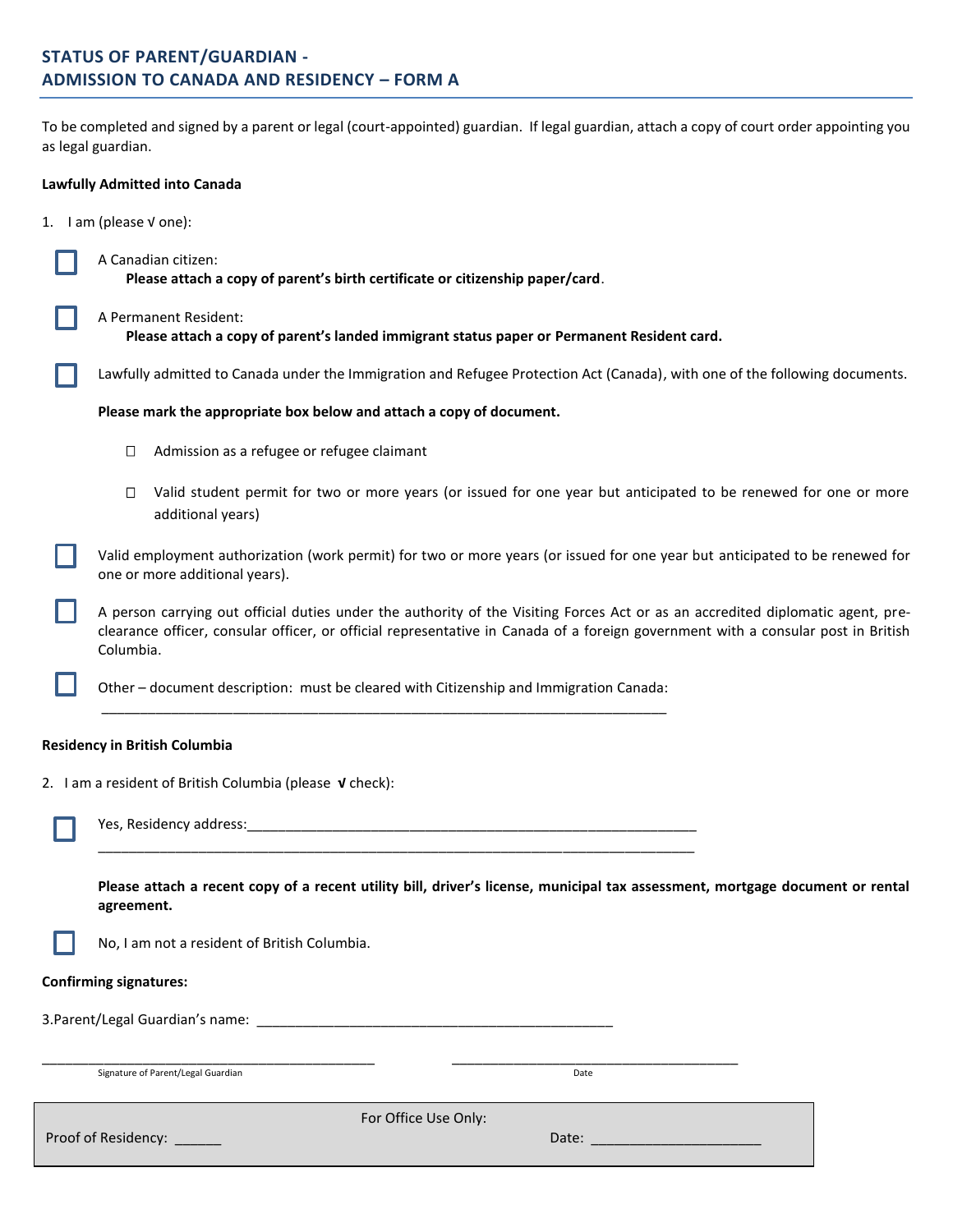## Archbishop Carney Regional Secondary School **PASTOR'S AUTHORIZATION FORM School Registration 2022-2023**

- For all applicants, complete IN FULL, the family demographical information below.
- For Catholic applicants, this form is to be presented to the Pastor by the parent/guardian for his signature.
- For Catholics not registered at a parish or Non-Catholic applicants, sign the section entitled *"Category 3 "* on the reverse side.

#### **THIS SIGNED AND COMPLETED FORM MUST BE SUBMITTED WITH YOUR APPLICATION PACKAGE. PLEASE ALLOW SUFFICENT TIME FOR YOUR PASTOR TO COMPLETE.**

| <b>FAMILY NAME</b>    | <b>NAME OF PARISH ATTENDED BY FAMILY</b> |
|-----------------------|------------------------------------------|
|                       |                                          |
| <b>STREET ADDRESS</b> | <b>CITY</b>                              |
|                       |                                          |
| <b>POSTAL CODE</b>    | <b>HOME PHONE</b>                        |
|                       |                                          |

| APPLYING FOR <b>SEPTEMBER 2022</b><br><b>NAME</b><br>-OF SIUDENT. | (circle grade) |   |  |    |       |
|-------------------------------------------------------------------|----------------|---|--|----|-------|
|                                                                   |                | ٠ |  | -- | - - - |

LIST ALL SIBLINGS ALREADY ENROLLED AT ARCHBISHOP CARNEY AND CIRCLE THEIR GRADE IN **SEPTEMBER 2022**

| ◠<br>$\circ$ | 9 | $\sim$<br>τn | $\overline{A}$<br>. .        | 12<br>ŦΣ     |
|--------------|---|--------------|------------------------------|--------------|
| 8            | 9 | ΤO           | $\overline{A}$<br><b>++</b>  | 12<br>ᅩ      |
| $\circ$      | У | ΤÛ           | $\overline{A}$<br><b>. .</b> | $\sim$<br>∸∸ |

All parishes that are served by Archbishop Carney Regional Secondary School must contribute financially to support the school's operational costs. The total parish subsidy paid to the school will be based upon the number of **students authorized in Category 1**.

*(CISVA Policy #404, Application/ Re-Registration Package – Regional Schools)* 

### **CATEGORY 1 - PARISH AUTHORIZATION (Parish subsidy)**

\_\_\_\_\_\_\_\_\_\_\_\_\_\_\_\_\_\_\_\_\_\_\_\_\_\_\_\_\_\_\_\_\_\_\_\_\_\_\_\_\_\_\_\_\_\_\_\_\_\_\_\_\_\_\_\_\_\_\_\_

Authorization in Category 1 is based on the following:

- registration in this parish,
- regular Mass attendance in this parish,
- use of Sunday envelopes, and
- participation in work activities as required by the parish. *(CISVA Policy #404, Application/ Re-Registration Package – Regional Schools)*

Name of Parish

Pastor's Signature **Date of Signature** Date of Signature Date of Signature

**\*\*\*\*MORE INFORMATION ON BACK PAGE\*\*\*\***

\_\_\_\_\_\_\_\_\_\_\_\_\_\_\_\_\_\_\_\_\_\_\_\_\_\_\_\_\_\_\_\_\_\_\_\_\_\_\_\_\_\_\_\_ \_\_\_\_\_\_\_\_\_\_\_\_\_\_\_\_\_\_\_\_\_\_\_\_\_\_\_\_\_\_\_\_\_\_\_\_\_\_\_\_